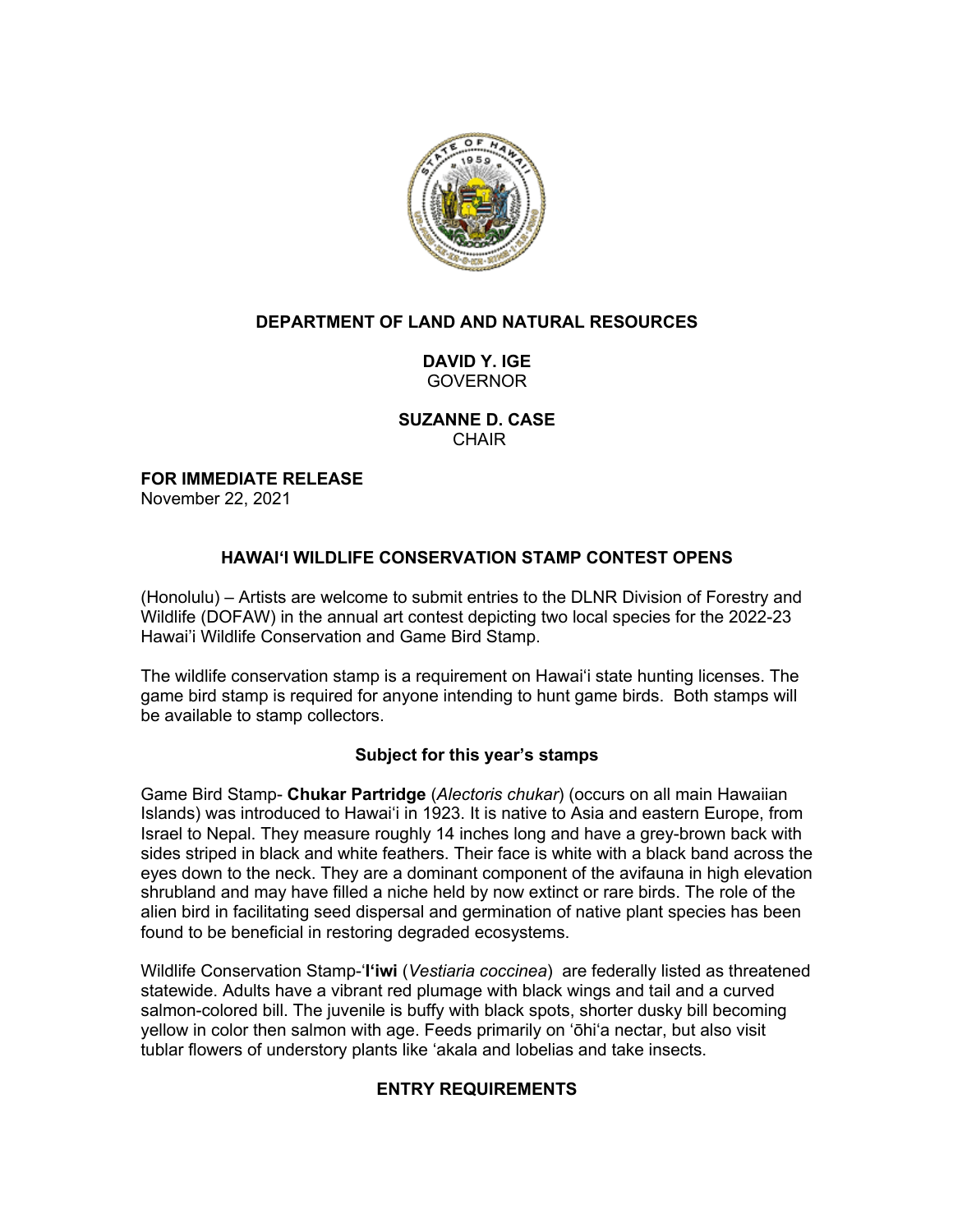#### **SETTING**: Hawai'i habitat

**SIZE**: Completed painting with a maximum of 24" by 36" and unframed (to be reduced to 1" X 1.5" stamp)

#### **MEDIUM**: Oil or acrylic

**ENTRY**: Completed oil or acrylic painting or an 8.5" X 11" photo/print/photocopy of a completed painting

**DEADLINE:** All entries must be received by February 25, 2022. Notification of the winner will be made in March of 2022.

**SHIPPING FEE**: All paintings sent must be accompanied by a \$35.00 fee, to cover the cost of returning artwork. If a check is not included, you will need to come to the Administration office to pick up your artwork. Checks are to be made payable to the DLNR. Otherwise, a photo, print, or photocopy of an original painting may be sent with no fee (see application form).

**PAYMENTS:** The winner will receive a maximum award of \$1,000.

Funds from Hawaii Wildlife Conservation Stamp sales go into the state Wildlife Revolving Fund to support wildlife populations and habitat, and to manage hunting.

Last year revenues from both stamps were used to cover some of the costs of maintaining hunting units and to add game bird and game mammal hunting opportunities where possible. Proceeds from the sales of wildlife conservation stamps will also provide funds for the annual lease rental of the Lānaʻi Cooperative Game Management Area and several other hunting leases.

### **Additional resources:**

Copies of this announcement and the application form are available upon request from DOFAW, 1151 Punchbowl St., Room 325, Honolulu, HI 96813. Questions regarding the contest or to obtain an application please email: Jason.D.Omick@hawaii.gov or call to (808) 347-6869.

# # #

### **RESOURCES**

(All images/video courtesy: DLNR)

Photographs: https://www.dropbox.com/sh/vasfe9ie68ad6r5/AADKqGLY1Y2URmacSwVRz02la?dl=0

Application form: http://dlnr.hawaii.gov/recreation/files/2021/11/FY22-23-artistapplication2doc3.pdf

# **Media Contact:**

AJ McWhorter